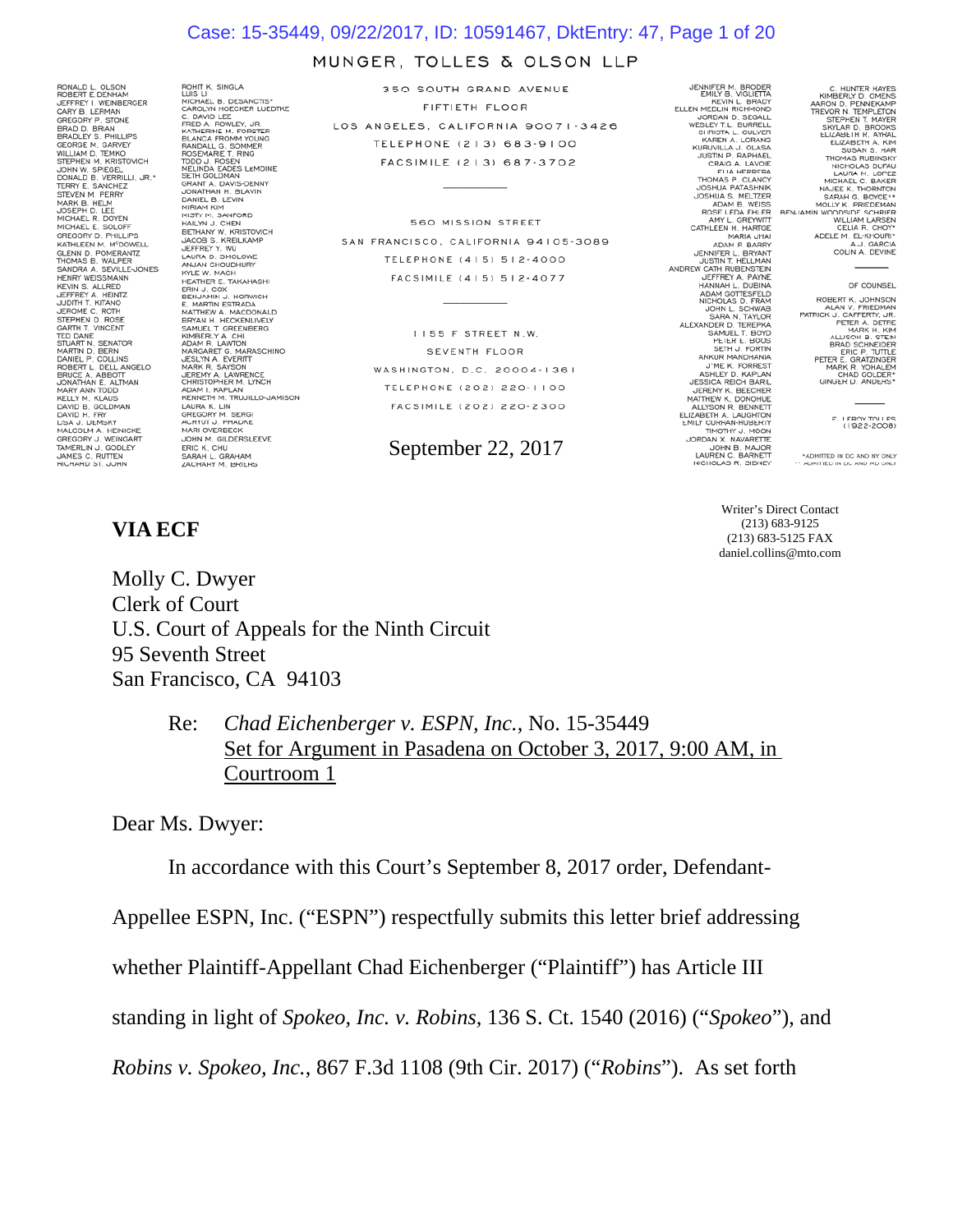### Case: 15-35449, 09/22/2017, ID: 10591467, DktEntry: 47, Page 2 of 20

below, the decisions in *Spokeo* and *Robins* confirm ESPN's prediction that "Plaintiff's claim will likely be subject to dismissal for lack of Article III standing." (ESPN's Answering Brief ("EAB") 29-30 n.10.)

Specifically, Plaintiff's complaint wholly fails to allege (and cannot plausibly be amended to allege) the "concrete" injury-in-fact that Article III requires. Where, as here, the only alleged injury is the violation of a statutorilyconferred right, Plaintiff can establish a concrete injury only by showing that ESPN's alleged violation of the statute caused "actual harm" or a sufficient "material risk of harm" to an underlying concrete interest of Plaintiff that the statute seeks to protect. *Robins*, 867 F.3d at 1113. Plaintiff's allegations fall far short of these standards.

Here, the concrete interests underlying the disclosure limitations of the statute Plaintiff invokes—the Video Privacy Protection Act ("VPPA"), 18 U.S.C. § 2710(b)—are to avoid the personal embarrassment, harassment, or other realworld adversity that could occur when a specific person's video-watching histories become publicly known and to avoid the chilling effect such knowledge by others could have on that person's future video selections. *See infra* section II(A). Plaintiff's complaint, however, fails to allege any actual harm or risk of harm to these underlying concrete interests. Plaintiff alleges only that ESPN electronically disclosed to Adobe Analytics his Roku device's serial number, together with the

- 2 -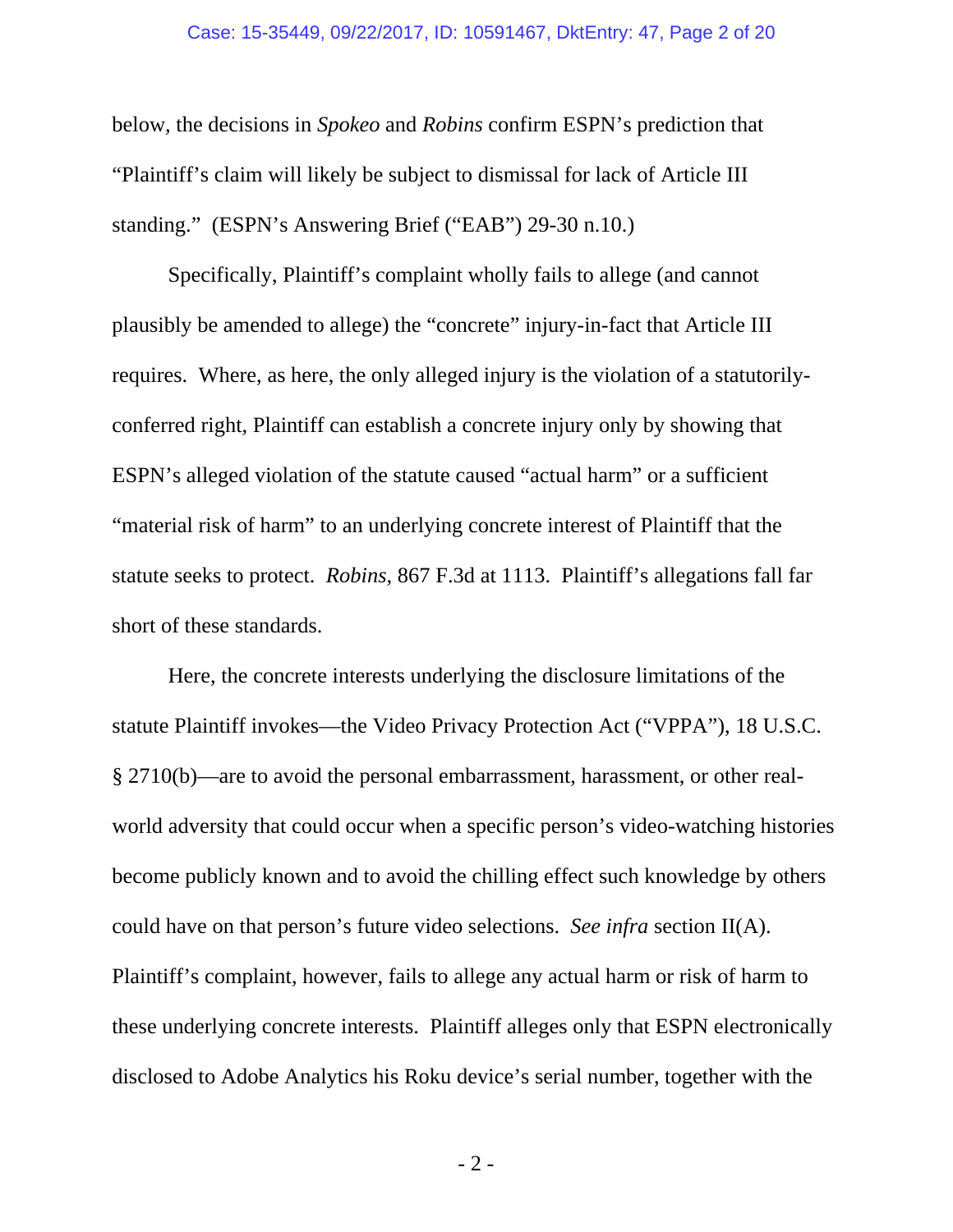video selections that were viewed on the WatchESPN Channel on that device, and that Adobe then "automatically" linked this data to other data available to it that could identify Plaintiff as the owner of that device. Even assuming *arguendo* that these allegations are adequately pleaded under *Ashcroft v. Iqbal*, 556 U.S. 662 (2009), and that such an alleged disclosure by ESPN to Adobe would violate the VPPA—neither of which is true (EAB 13-39)—Plaintiff lacks the concrete injury necessary to confer standing. Because Plaintiff alleges only an electronic computer-to-computer transfer of limited information, and does not allege that any natural person ever learned his viewing behavior, there simply is no material risk of the sort of personal embarrassment or chilling effect that constitute the concrete interests that the VPPA seeks to protect against. *See infra* section II(B).

The judgment of dismissal should be affirmed.

# **ARGUMENT**

# **I. Under Spokeo, a Plaintiff Has Standing to Sue for a Statutory Violation Only If He or She Alleges a Sufficient Risk of Real Harm to the Underlying Concrete Interests of the Plaintiff That the Statute Protects**

# **A. The Supreme Court's Decision in** *Spokeo*

In *Spokeo*, the Supreme Court addressed the standards for determining when a "'violation of a statutory right is … a sufficient injury in fact to confer standing'" under Article III of the Constitution. 136 S. Ct. at 1546. The plaintiff (Robins) alleged that, in generating an online profile of information about him, Spokeo had violated various provisions of the Fair Credit Reporting Act ("FCRA") and, as a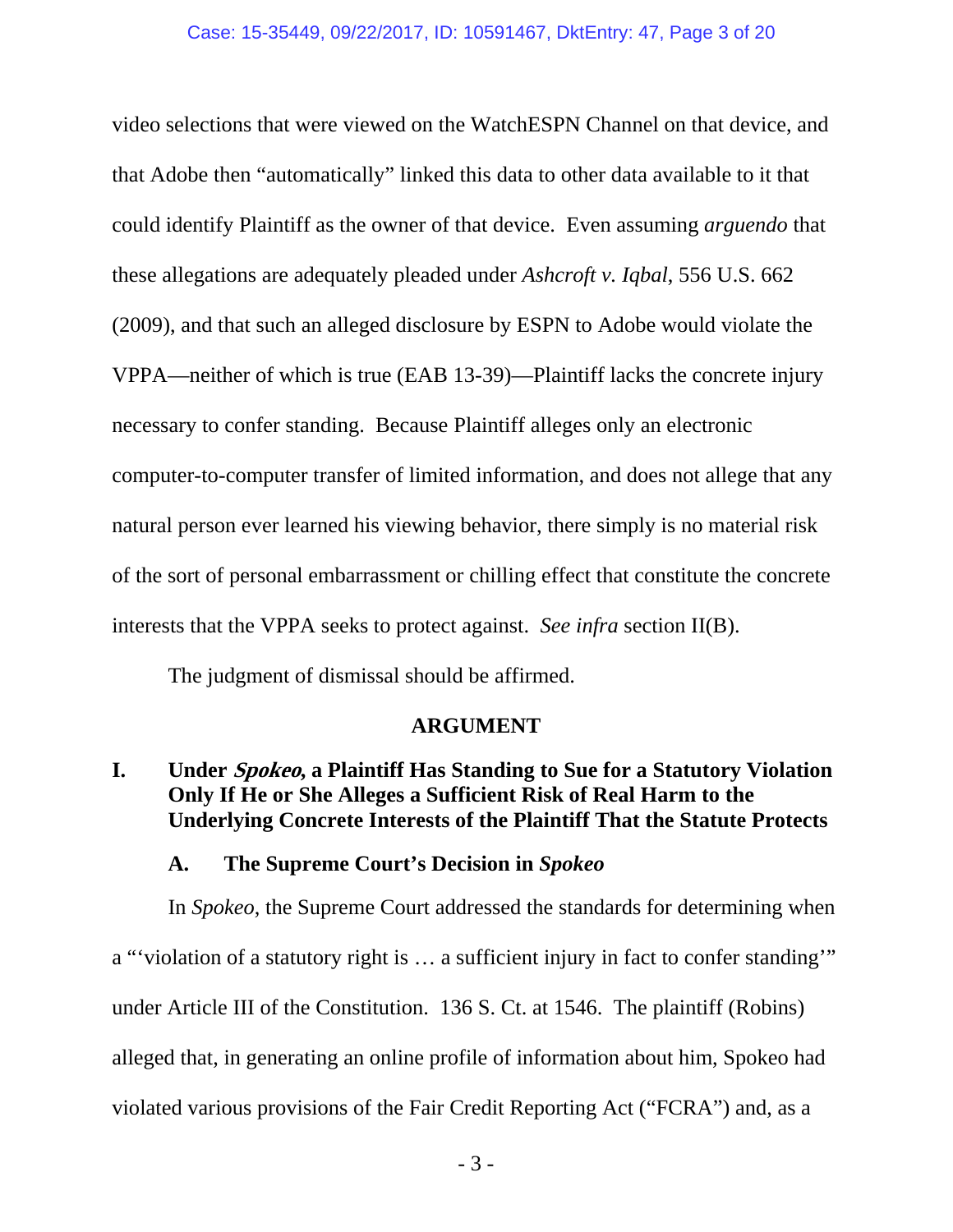### Case: 15-35449, 09/22/2017, ID: 10591467, DktEntry: 47, Page 4 of 20

result, had disseminated a materially inaccurate profile. *Id*. at 1545-46. A panel of this Court held that the alleged violation of Robins's statutorily-conferred rights was *itself* sufficient to establish the "injury in fact" that Article III requires, but the Supreme Court concluded that this Court's "analysis was incomplete" and remanded the case. *Id*. at 1544-45.

*Spokeo* reiterated that one of the "'irreducible'" elements of Article III standing is a showing that the plaintiff "suffered an injury in fact." 136 S. Ct. at 1547. To satisfy this element, a plaintiff must plead and prove "that he or she suffered 'an invasion of a legally protected interest' that is 'concrete and particularized' and 'actual or imminent, not conjectural or hypothetical.'" *Id*. at 1548. The Supreme Court held that, in finding that Robins had satisfied these elements of "injury in fact," this Court had focused exclusively on the fact that Robins's injuries were "particularized" and had "elided" the "independent requirement" that the asserted "injury in fact must also be 'concrete,'" *i.e.*, it must be "'real,' and not 'abstract.'" *Id*.

The Court explained that, in evaluating whether an alleged violation of a statutorily-conferred right is sufficiently "concrete" to satisfy Article III, "both history and the judgment of Congress play important roles." 136 S. Ct. at 1549. Thus, it is "instructive to consider" whether such an asserted intangible injury "has a close relationship to a harm that has traditionally been regarded as providing a

- 4 -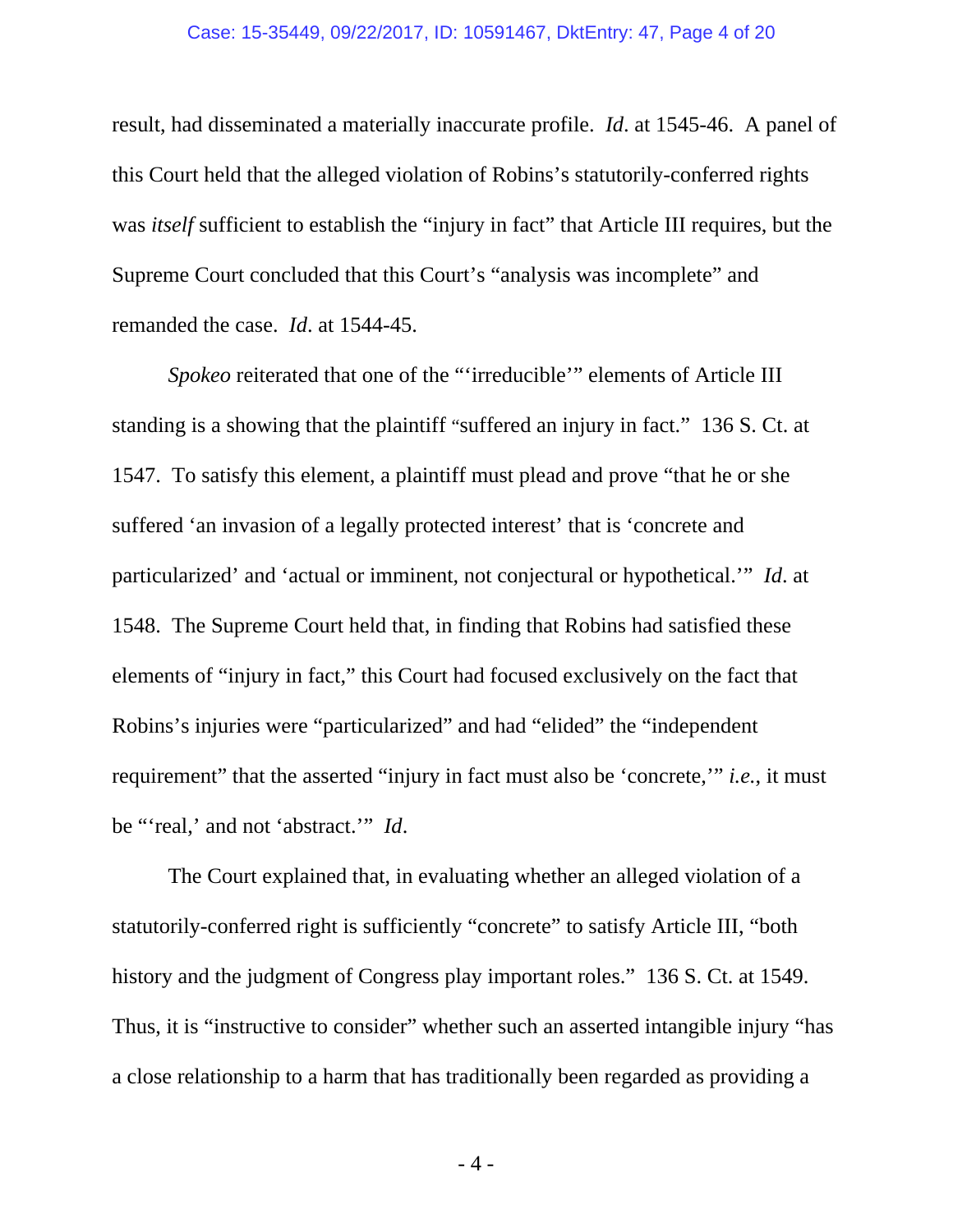basis for a lawsuit in English or American courts." *Id*. Because "Congress is well positioned to identify intangible harms that meet minimum Article III requirements," it can "'elevat[e] to the status of legally cognizable injuries'" harms that are "'concrete'" and "'*de facto*'" but "'that were previously inadequate in law.'" *Id*. The Court cautioned, however, that Article III standing still "requires a concrete injury even in the context of a statutory violation," and that a "bare" statutory violation "divorced from any concrete harm" is not enough. *Id*. As an example, the Court noted that, even though "the dissemination of an incorrect zip code" may be a technical violation of FCRA, "[i]t is difficult to imagine" how such a violation, "without more, could work any concrete harm." *Id*. at 1550. Accordingly, even in the context of an alleged statutory violation, there must be actual harm or a sufficient "risk of real harm" to the plaintiff's concrete interests. *Id.* at 1549-50. The Supreme Court remanded the case to this Court to consider whether Robins had satisfied this concreteness requirement. *Id*. at 1550.

### **B. This Court's Decision on Remand in** *Robins*

On remand, this Court held that *Spokeo* established a two-step test for determining whether a particular violation of a given statute, standing alone, establishes the "concrete" harm required by Article III. 867 F.3d at 1113. The Court first must identify the underlying "concrete interests" (if any) that the statute seeks to protect. *Id*. Having done so, the Court must then address "whether the

- 5 -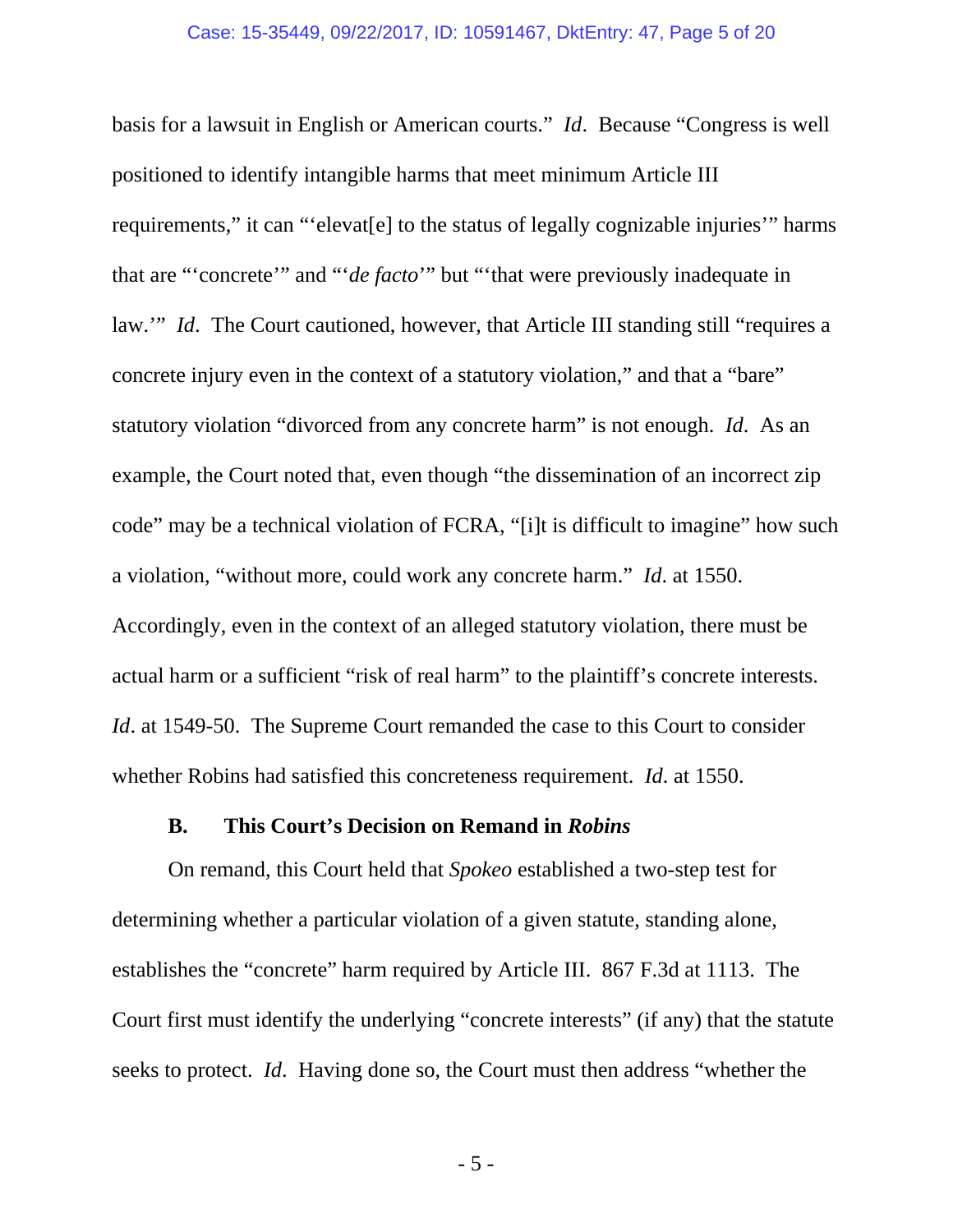### Case: 15-35449, 09/22/2017, ID: 10591467, DktEntry: 47, Page 6 of 20

*specific* procedural violations alleged *in this case* actually harm, or present a material risk of harm to, such interests." *Id*. (emphasis added).

Applying these standards, this Court first reviewed the legislative history of FCRA and concluded that Congress had enacted the statute in order to "protect consumers' concrete interests" in avoiding the "real-world" harms associated with "the dissemination of false information in consumer reports." 867 F.3d at 1113-14. The Court noted that "the legislative record includes pages of discussion of how such inaccuracies may harm consumers," especially "given the ubiquity and importance of consumer reports in modern life—in employment decisions, in loan applications, in home purchases, and much more[.]" *Id*. at 1114. These harms that FCRA sought to prevent were "at least closely similar *in kind* to others that have traditionally served as the basis for lawsuit," and, "at least in general," could constitute concrete harms that would support Article III standing. *Id*. at 1114-15.

Turning to the second step, the Court examined "the *nature* of the specific alleged reporting inaccuracies" asserted by Robins in his complaint in order to determine whether they raised "a real risk of harm to the concrete interests that FCRA protects." 867 F.3d at 1116. Having identified the underlying concrete interests that FCRA sought to protect—*i.e.*, avoiding "the real-world implications of material inaccuracies" in credit reports, *id*. at 1114—the Court concluded that Robins's alleged injury was sufficiently concrete because he had adequately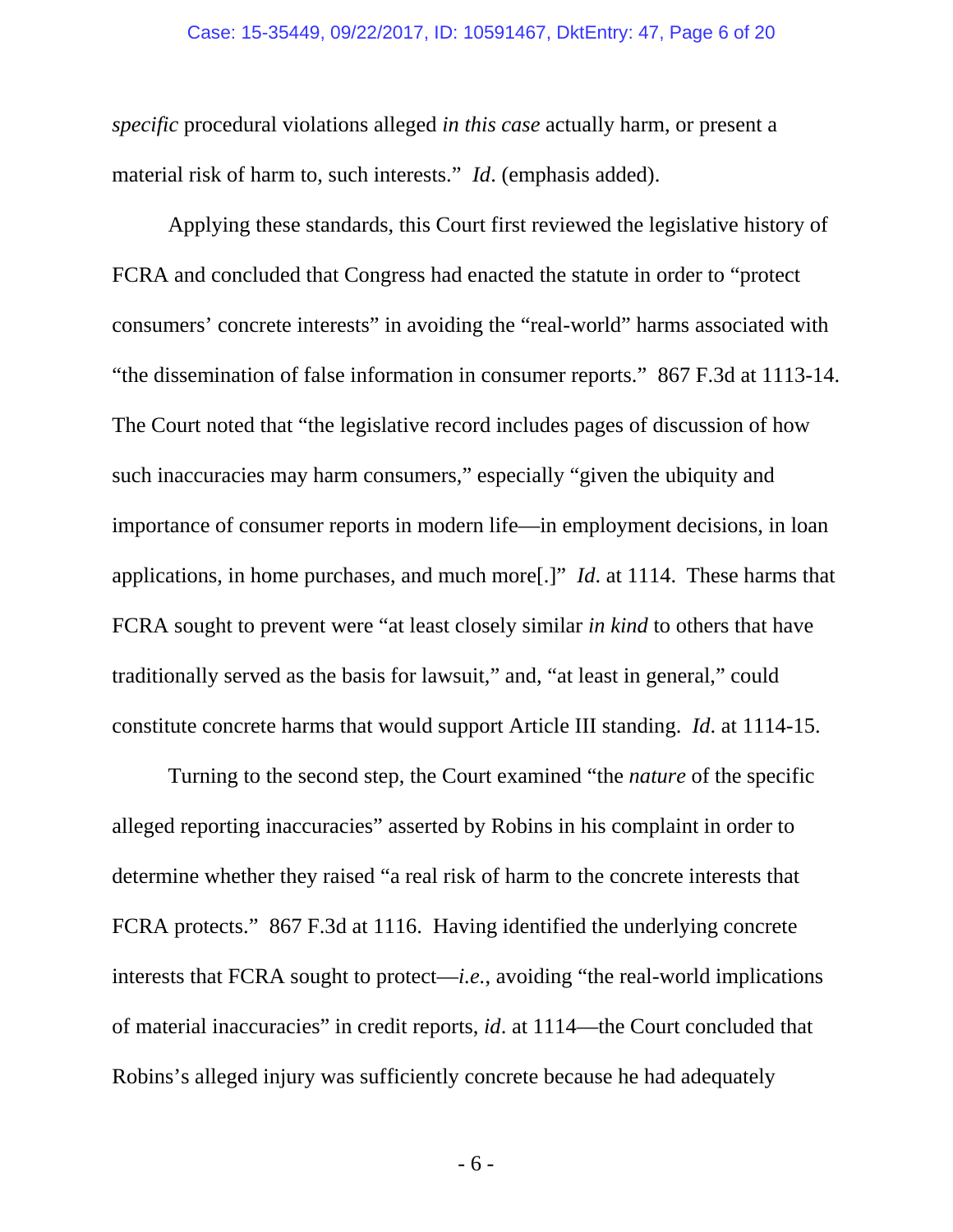alleged precisely such harms: "Robins alleged that he is out of work and looking for a job, but that Spokeo's inaccurate reports have 'caused actual harm to [his] employment prospects' by misrepresenting facts that would be relevant to employers, and that he suffers from 'anxiety, stress, concern, and/or worry about his diminished employment prospects' as a result." *Id*. at 1117. This Court "agree[d] with Robins that information of this sort (age, marital status, educational background, and employment history) is the type that may be important to employers or others making use of a consumer report" and that "[e]nsuring the accuracy of this sort of information" was "directly and substantially related to FCRA's goals." *Id*. Accordingly, Robins's complaint "sufficiently allege[d] that he suffered a concrete injury." *Id*.

# **II. Under the Standards Established in Spokeo and Robins, Plaintiff Lacks Article III Standing**

Under *Spokeo* and *Robins*, Plaintiff lacks Article III standing because he has failed to plead facts showing that ESPN's alleged violation of the VPPA created a "material risk" that Plaintiff would suffer the sort of personal embarrassment or chilling effect that constitute the concrete harms the VPPA sought to prevent. As such, the judgment of dismissal can be affirmed based on lack of standing.

**A. The VPPA Sought to Protect Against the Risk that Disclosure of One's Specific Video Choices Could Cause Embarrassment or Could Chill One's Future Selection of Videos** 

Under *Robins*, the first step in determining whether a statutory violation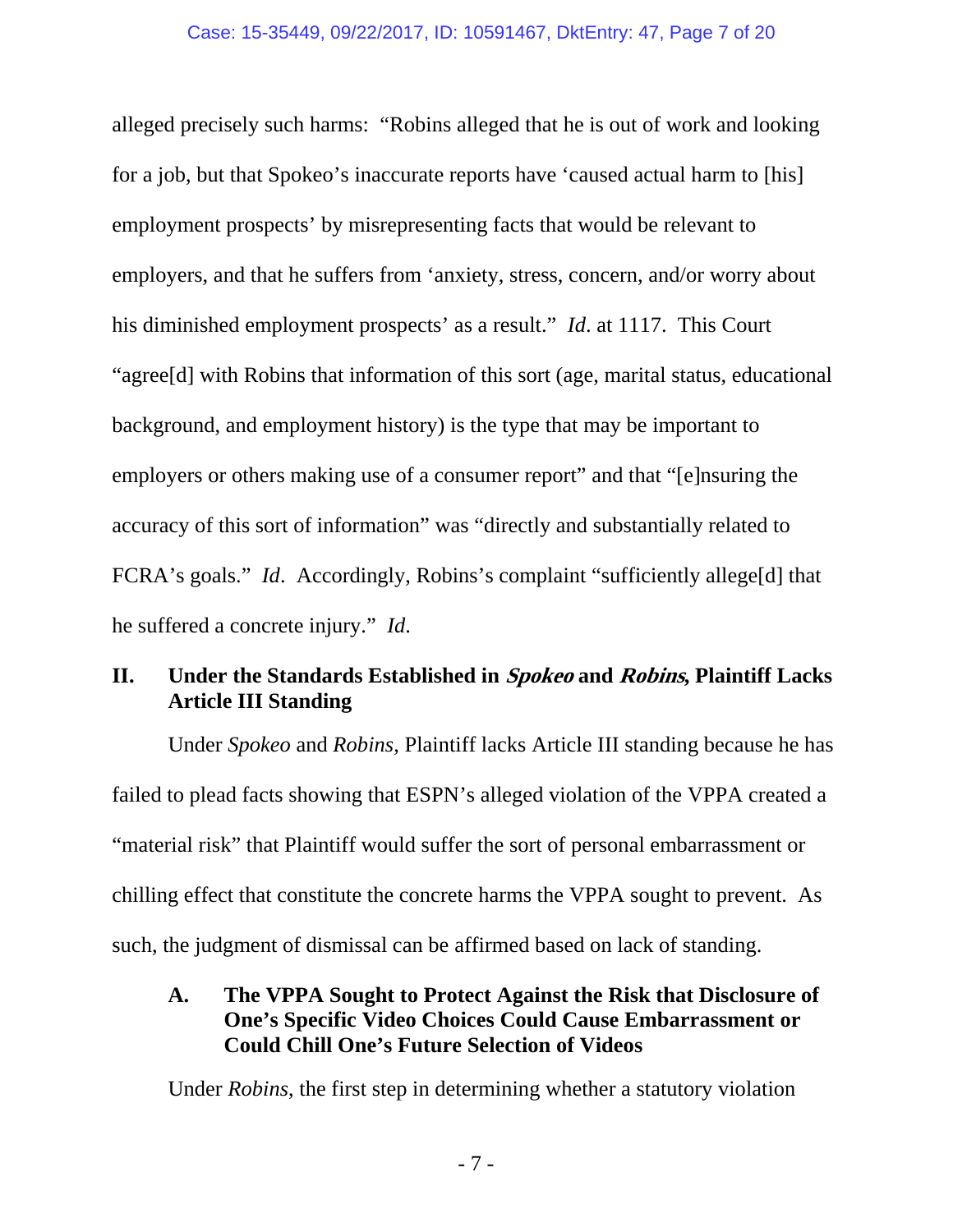### Case: 15-35449, 09/22/2017, ID: 10591467, DktEntry: 47, Page 8 of 20

gives rise to a sufficient injury-in-fact is to identify the underlying "concrete interests" (if any) that the particular statute seeks to protect. 867 F.3d at 1113. Here, the "legislative record" of the VPPA "includes pages of discussion" elaborating on two specific privacy-related harms that the VPPA sought to address by prohibiting disclosure of a consumer's video-watching records without that consumer's consent. *Id*. at 1114.

*First*, the VPPA's disclosure prohibition was aimed at the potential for embarrassment that arises when one's specific choices in movies become publicly known. "The impetus for the [VPPA] occurred when a weekly newspaper in Washington published a profile of Judge Robert H. Bork based on the titles of 146 films his family had rented from a video store." S. REP. NO. 100-599, at 5 (1988), *reprinted in* 1988 U.S.C.C.A.N. 4342-1 (hereinafter "S. REP."); *see also Mollett v. Netflix, Inc.*, 795 F.3d 1062, 1065 (9th Cir. 2015). As the Senate Report noted, such a public disclosure could cause considerable embarrassment, particularly if one's choices were outside the mainstream:

> "Although Judge Bork recently joked about how embarrassed he is to have the world learn that he watches dull movies, imagine if his confirmation had been doomed by the revelation of more unsettling viewing habits."

S. REP. at 7-8 (quoting *Video and Library Privacy Protection Act of 1988: Joint Hearing on H.R. 4947 and S. 2361 Before the Subcomm. on Courts, Civil Liberties & the Admin. of Justice of the H. Comm. on the Judiciary and the Subcomm. on* 

- 8 -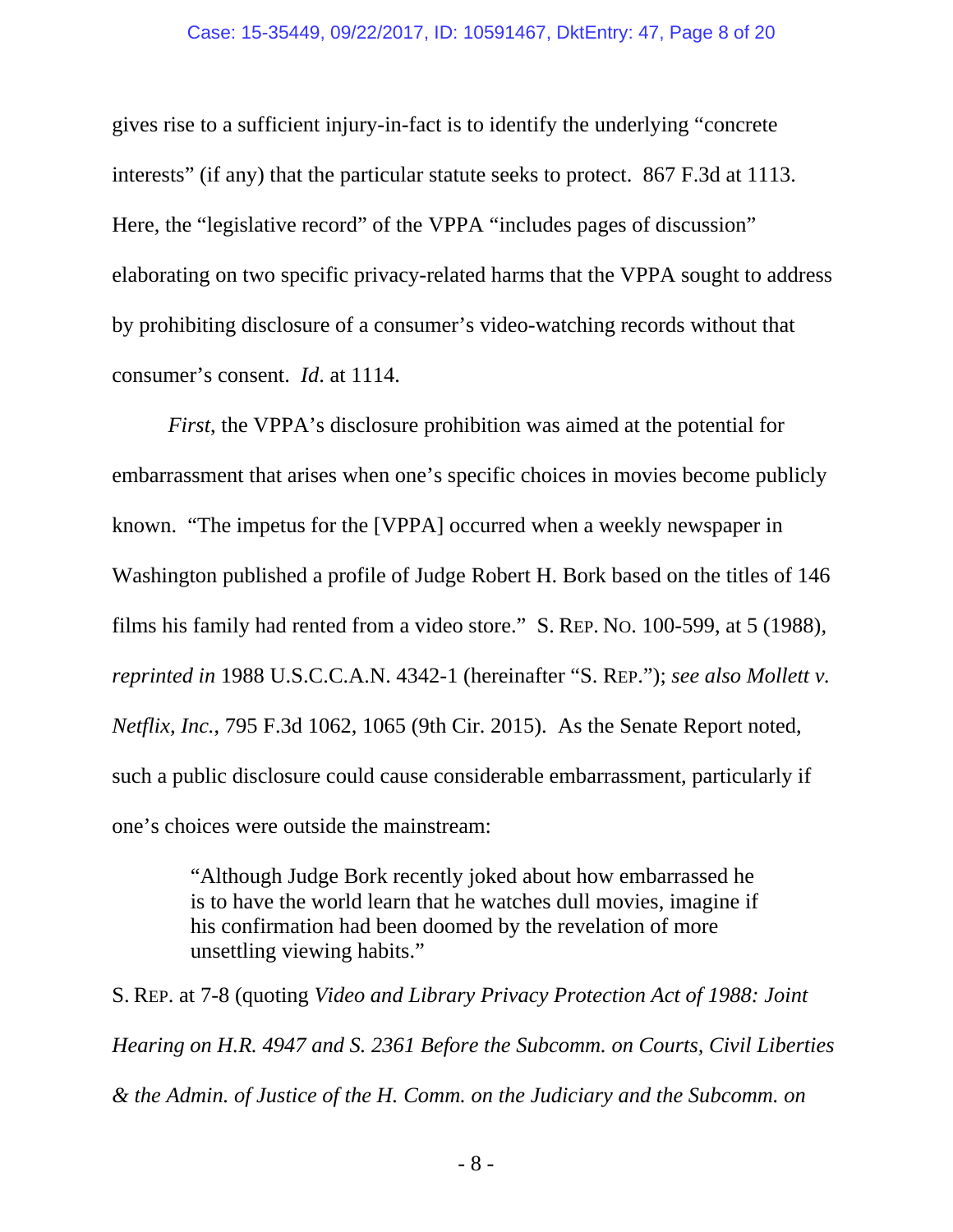*Tech. & the Law of the S. Comm. on the Judiciary*, 100th Cong. (1988) (hereinafter "Joint Hearing") at 68-69 (statement of Janlori Goldman, Staff Attorney, ACLU)). As one witness explained in the context of addressing the bill's initial comparable coverage of library records,  $\frac{1}{1}$  if others learn that a person likes materials that are "beyond the mainstream," that "can be very damaging to individuals, both personally and professionally." *Id*. at 126 (statement of Judith Krug, Director, Office for Intellectual Freedom, American Library Association).

By prohibiting the disclosure of such information, the VPPA thus sought to protect the "right to view films free from fear of harassment or adverse publicity." Joint Hearing at 78 (statement of Vans Stevenson, Director of Public Relations, Erol's, Inc.); *see also id*. at 27 (statement of Rep. McCandless) (describing the "process of intellectual growth" associated with reading books and watching films and stating that "[t]his intimate process should be protected from the disruptive intrusion of a roving public eye"); 134 CONG. REC. 31,069-70 (1988) (statement of Sen. Leahy) ("[VPPA] preserves our freedom to explore new ideas and to question popular beliefs without fear of criticism or recrimination"). As was repeatedly emphasized during Congress's consideration of this legislation, the embarrassment that the VPPA sought to protect against arises only when *other people*—and, worst

 $<sup>1</sup>$  At the time of the hearing, the proposed legislation that became the VPPA</sup> (S. 2631) would have covered not just video tape service providers, but also libraries. *See* Joint Hearing at 13.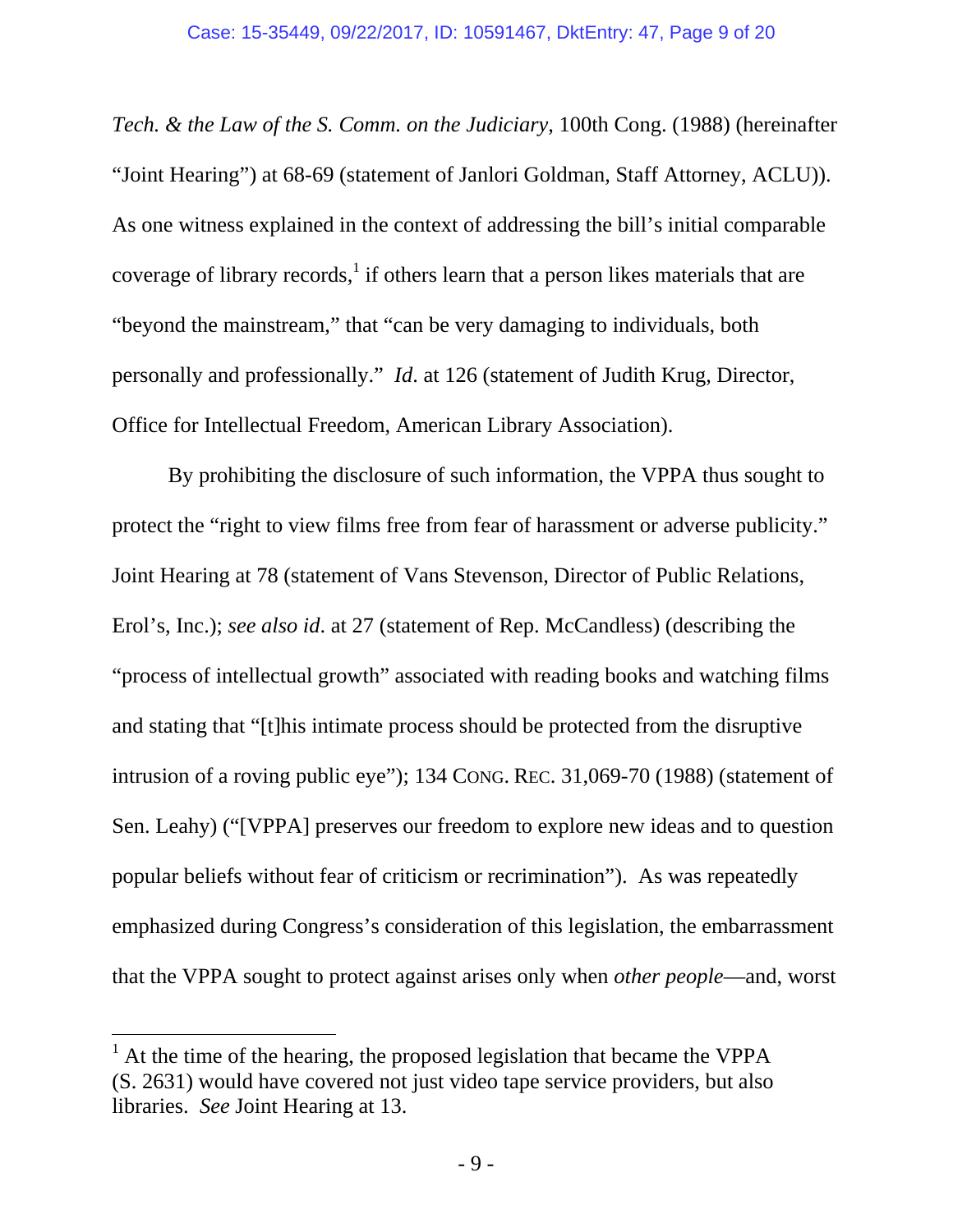#### Case: 15-35449, 09/22/2017, ID: 10591467, DktEntry: 47, Page 10 of 20

of all, the public at large—learn what a particular person's viewing choices are. Joint Hearing at 18 (statement of Sen. Leahy) ("It was disturbing to see that personal information can be fair game for reporters or lawyers or nosy neighbors"); *id*. at 27 (statement of Rep. McCandless) ("people ought to be able to read books and watch films without the whole world knowing").

*Second*, and relatedly, there was the potential that, absent the protections of the VPPA, consumers would be "'*chilled* in their pursuit of ideas and their willingness to experiment with ideas outside of the mainstream." S. REP. at 7 (quoting Joint Hearing at 68 (statement of J. Goldman)) (emphasis added); *see also* Joint Hearing at 22 (statement of Rep. Kastenmeier) ("People must not be deterred from reading by fears of governmental or private 'snoops,'" and this principle "appl[ies] as much to customers of video stores as to patrons of libraries"); *id*. at 55 (statement of J. Goldman) (noting, for example, the "severe chilling effect on First Amendment freedoms that can result from the unauthorized disclosure of one's personal, political beliefs"). This chilling effect likewise arises only when there is a reasonable fear that *other people* may actually learn the specific videowatching choices of a particular individual.

*Robins* further instructs that, after identifying the underlying interests that the statute seeks to protect, the Court should consider whether, as a general matter, these two underlying interests are sufficiently concrete to support Article III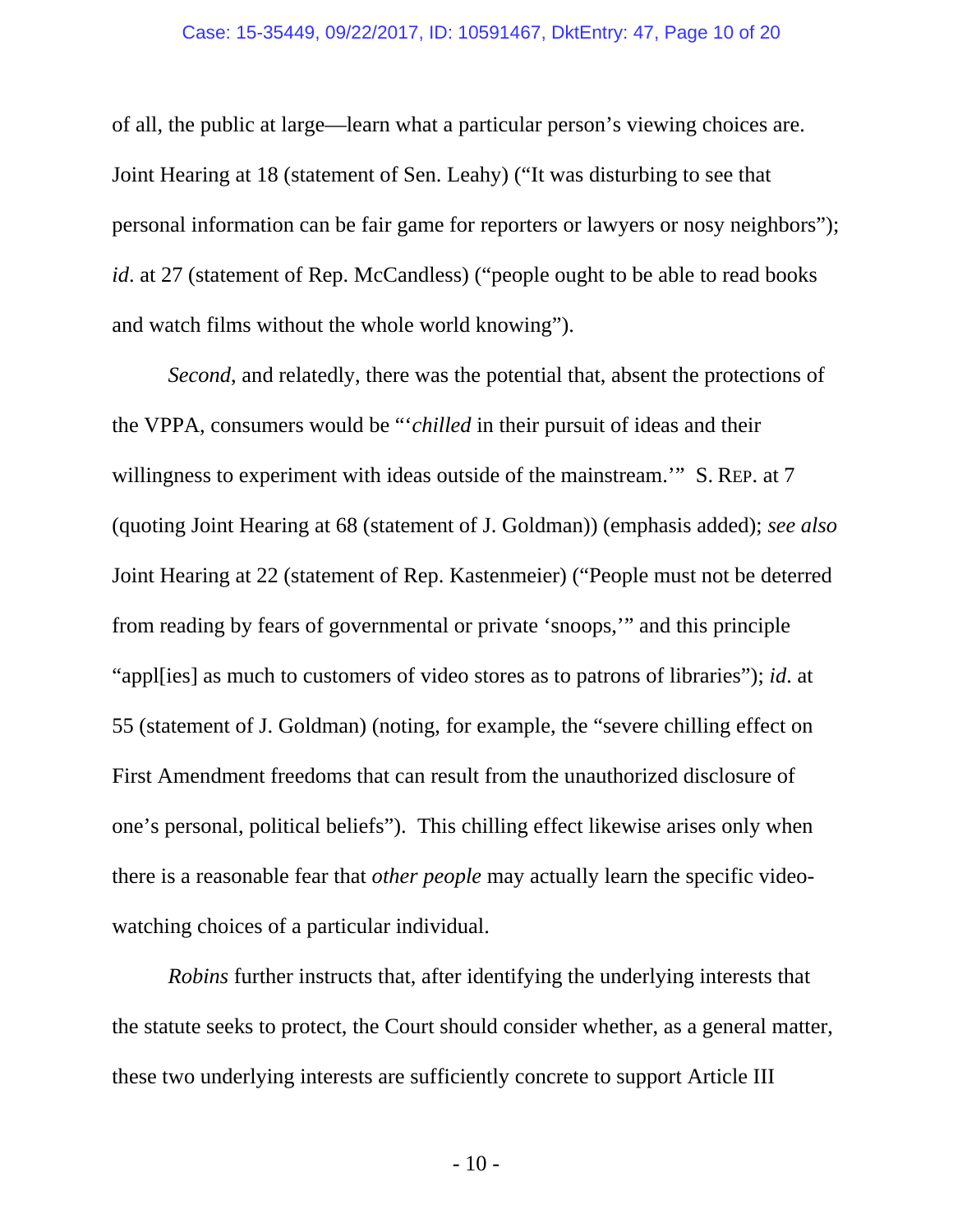### Case: 15-35449, 09/22/2017, ID: 10591467, DktEntry: 47, Page 11 of 20

standing in an appropriate case. *Robins*, 867 F.3d at 1113-15. On this point, "'both history and the judgment of Congress play important roles.'" *Id*. at 1112 (quoting *Spokeo*, 136 S. Ct. at 1549).

As to history, the two underlying interests protected by the VPPA "resemble other reputational and privacy interests that have long been protected in the law," at least to the extent that significant publicizing is involved. *Robins*, 867 F.3d at 1114. The mental anguish associated with disclosing embarrassing private facts to "the public at large, or to so many persons that the matter must be regarded as substantially certain to become one of public knowledge," RESTATEMENT (SECOND) OF TORTS § 652D, cmt. a (1977), is "a harm that has traditionally been regarded as providing a basis for a lawsuit in English or American courts," *Spokeo*, 136 S. Ct. at 1549. By contrast, the disclosure of such facts "to a single person or even to a small group of persons," with no risk of broader disclosure to the general public, has been considered too *de minimis*. RESTATEMENT § 652D, cmt. a; *cf*. *Spokeo*, 136 S. Ct. at 1550 (dissemination of false zip code in violation of FCRA is too trivial to support standing). The "chilling effect" associated with a comparable public disclosure of private information can support standing in appropriate cases as well. *Cf*. *ACLU v. Clapper*, 785 F.3d 787, 802 (2d Cir. 2015) (because government collection of private information about plaintiffs' "associations and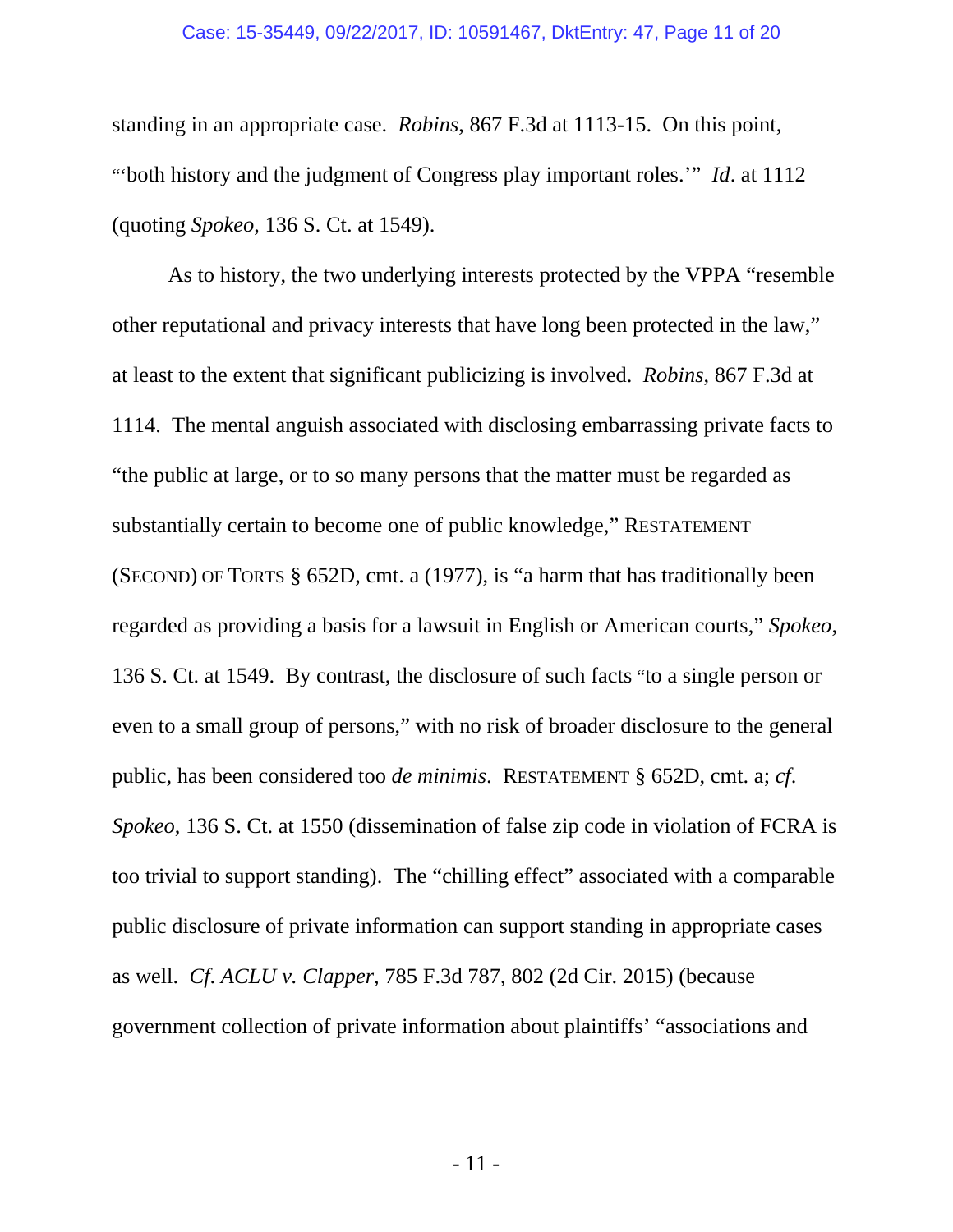### Case: 15-35449, 09/22/2017, ID: 10591467, DktEntry: 47, Page 12 of 20

contacts" could have a "chilling effect" on plaintiffs' associational rights, plaintiffs had standing to challenge such collection).

As to the judgment of Congress, both the statutory language and the legislative history negate the suggestion that, in enacting the VPPA, Congress sought to "protect against such harms without requiring any additional showing of injury" beyond the statutory violation itself. *Robins*, 867 F.3d at 1114. In contrast to FCRA—which broadly states that any person who willfully violates "any requirement imposed under [FCRA] with respect to any consumer *is liable to that consumer*" either for actual or statutory damages, 15 U.S.C. § 1681n(a) (emphasis added)—the VPPA only grants a cause of action to a consumer who is "*aggrieved*" by a violation of the statute's disclosure provisions. 18 U.S.C.  $\S 2710(c)(1)$ (emphasis added). In "common usage," that term generally requires *more* than the minimum standing requirements of Article III; it also requires a showing that the person falls within the "zone of interests" sought to be protected by the statute. *Thompson v. N. Am. Stainless, LP*, 562 U.S. 170, 177-78 (2011); *see also Nw. Requirements Utils. v. FERC*, 798 F.3d 796, 807 (9th Cir. 2015) (describing the "zone of interests" as an element of "statutory standing"). Accordingly, to bring suit under the VPPA, the plaintiff must show that he or she has suffered an actual or threatened injury of the sort the statute was intended to prevent. *Lexmark Int'l, Inc. v. Static Control Components, Inc.*, 134 S. Ct. 1377, 1388-90 (2014). The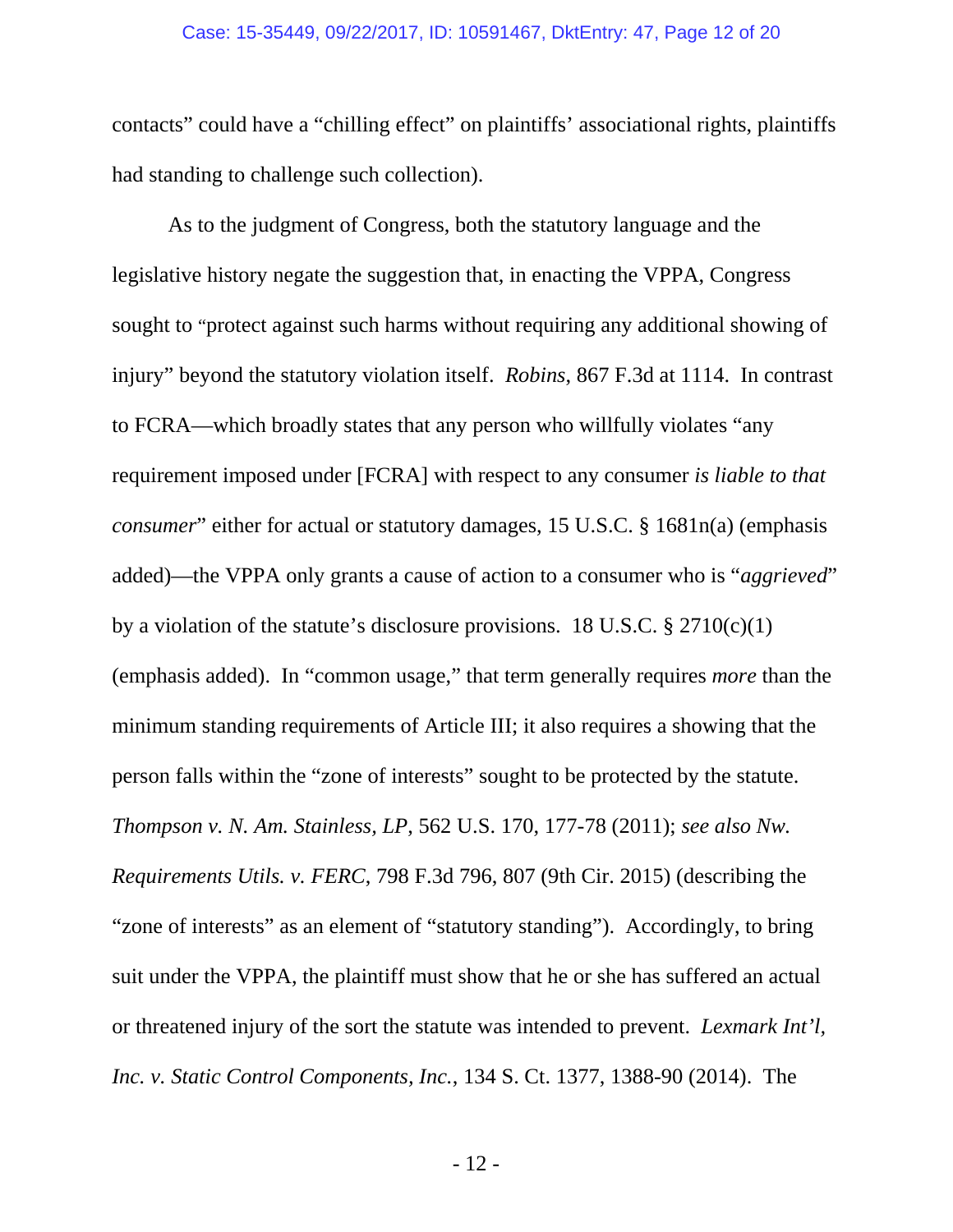legislative history likewise confirms Congress's intent to require an actual injury beyond the statutory violation itself. *See* S. REP. at 8 (VPPA's civil action is intended to "ensur[e] that the law will be enforced by *individuals who suffer as the result of unauthorized disclosures*") (emphasis altered); *see also id*. (VPPA "provides that an individual *harmed* by a violation of the Act may seek compensation in the form of actual and punitive damages" and other relief) (emphasis added).

Even assuming *arguendo* that the VPPA would not require any such showing of actual injury and that, as a *statutory* matter, Congress did not intend to require any showing of injury beyond the statutory violation itself, the minimum requirements of Article III nonetheless still require Plaintiff to show at least a "material risk" of one of the concrete harms that the VPPA seeks to prevent. *Robins*, 867 F.3d at 1113. As explained in the next section, Plaintiff has failed to do so.

# **B. Disclosure of a Roku Device Serial Number to Adobe Does Not Create the Requisite Material Risk of Harm to the Concrete Interests That Congress Sought to Protect in the VPPA**

Under *Robins*, the second step of the *Spokeo* analysis requires the Court to decide whether the specific statutory violations alleged by the Plaintiff "actually harm, or present a material risk of harm," to the particular concrete interests that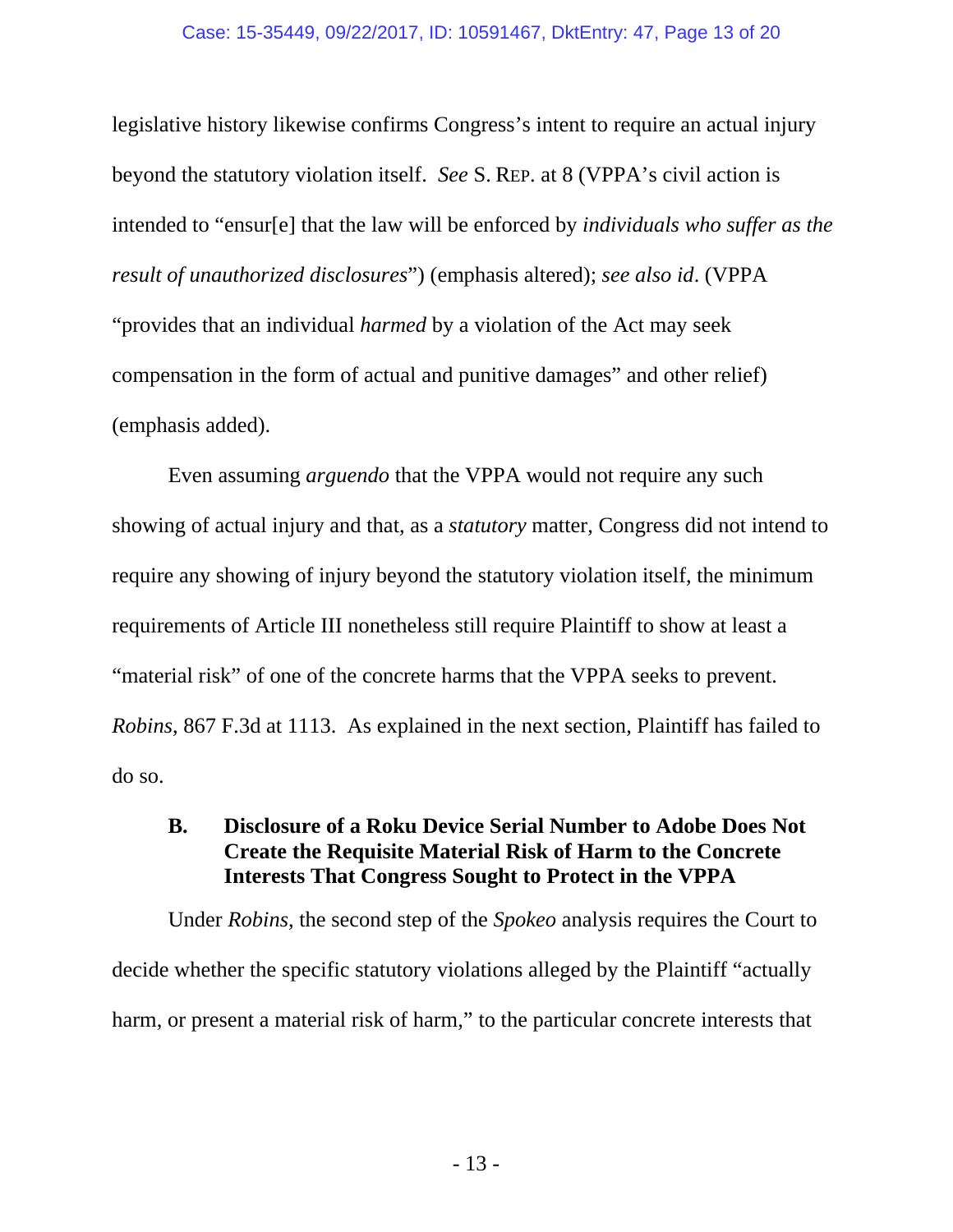Congress sought to protect (as identified in step one of the analysis). 867 F.3d at 1113. The answer to that question here is clearly no.

Plaintiff's claim of injury rests on his allegations that, "each time [he] viewed a video clip using the WatchESPN Channel," ESPN disclosed "his unique Roku device serial number, along with the videos he viewed," to "third party data analytics company Adobe Analytics, which, on information and belief, was automatically correlated with existing user information possessed by Adobe, and therefore identified [Plaintiff] as having watched specific video materials." (Excerpts of Record ("ER") 44.) As an initial matter, these allegations are inadequately pleaded under *Iqbal* because the complaint alleges no facts that would support a plausible inference that Adobe actually *has* access to Roku account information identifying the respective owners of specific Roku devices, much less that Adobe then uses such identifying information to link the names of Roku device owners with the video-watching history it receives from ESPN. (EAB 30-  $36.<sup>2</sup>$  Because Plaintiff has already been granted leave to replead on this point, and

 $2$  In fact, the very Adobe privacy policy that Plaintiff's complaint incorporates by reference (ER 42 n.3) affirmatively negates the plausibility of any speculative inference that Adobe would attempt to identify Plaintiff by his Roku device serial number, even assuming that it could. The privacy policy states: "Adobe does not use the information we collect for a company except as may be allowed in a contract with that company," which "is usually limited to providing our services to the company," and even in those instances where Adobe may share information between companies, it is "'aggregated' information" that "*is anonymous and does not identify individuals*." (Supp. Excerpts of Record 22 (emphasis added).) There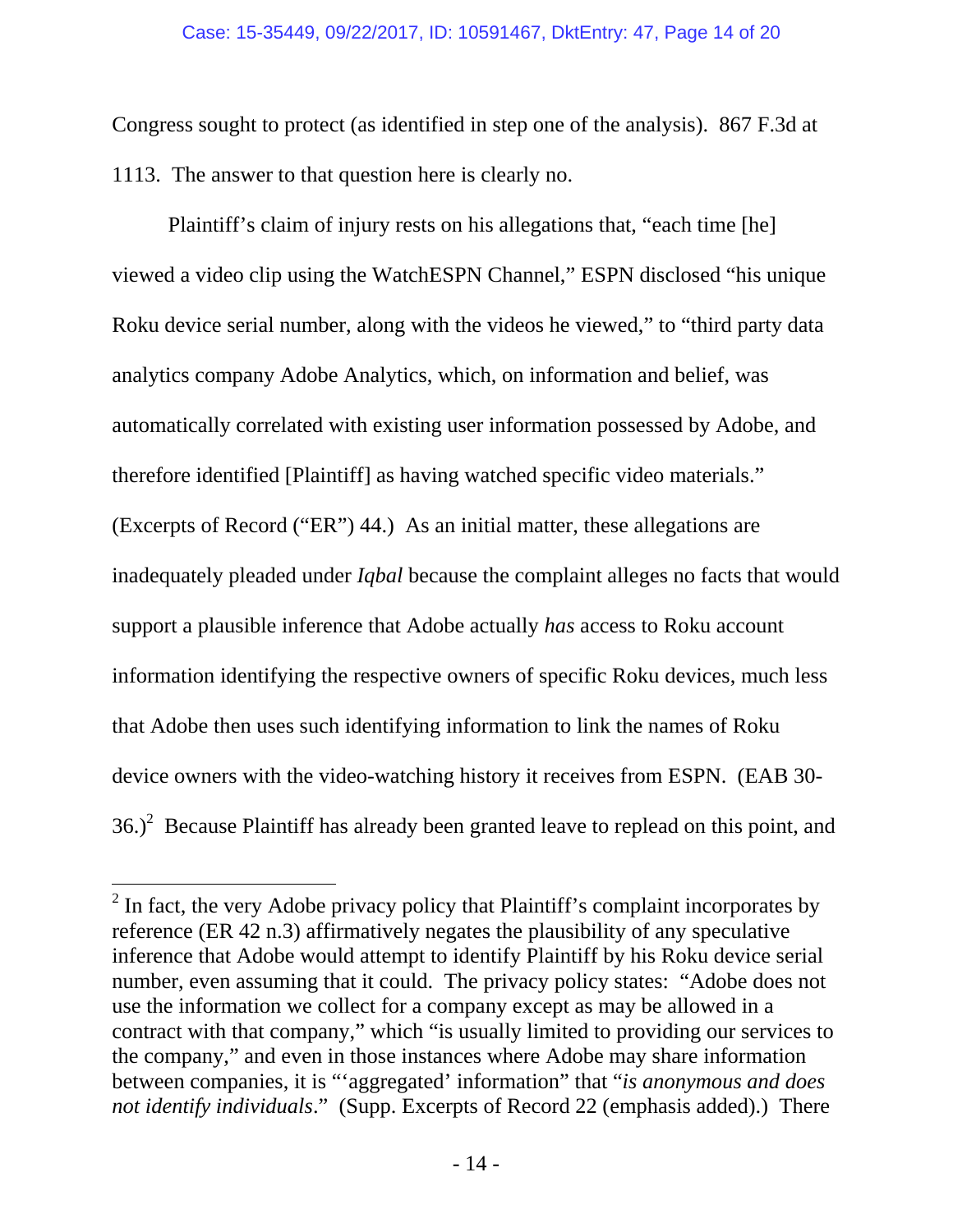his allegations are still inadequate under *Iqbal*, Plaintiff likewise has failed to allege standing. *Perez v. Nidek Co.*, 711 F.3d 1109, 1113 (9th Cir. 2013).

But even assuming *arguendo* that Plaintiff had adequately pleaded that Adobe's computers "automatically" linked his identity with the anonymized information it received from ESPN, that is not enough to establish a concrete injury. The "disclosures" at issue, as alleged in the complaint, took place entirely at the electronic level, and there is no allegation that *any natural person*—much less the public at large—ever actually learned what video selections Plaintiff chose to watch. Consequently, the complaint does not allege (and could not plausibly be amended to allege) that Plaintiff ever suffered embarrassment, harassment, or any other adverse consequence from this computer-to-computer communication or that his future video choices have been "chilled" by the mere movement of this limited information from ESPN's servers onto Adobe's servers. The complaint thus wholly fails to allege any "'actual harm'" to the concrete interests that underlie the VPPA. *Robins*, 867 F.3d at 1117; *see also Hancock v. Urban Outfitters, Inc*., 830 F.3d 511, 514 (D.C. Cir. 2016) (mere collection of zip code information did not

is no allegation that, under its contract with ESPN, Adobe had the right to link data correlated with Roku device serial numbers to actual individual identities—much less that any Adobe employee is authorized to, or would, search Adobe's files in an effort to link together ESPN viewing records with individual identities (much less that there is any risk of that being done with respect to *Plaintiff's* records).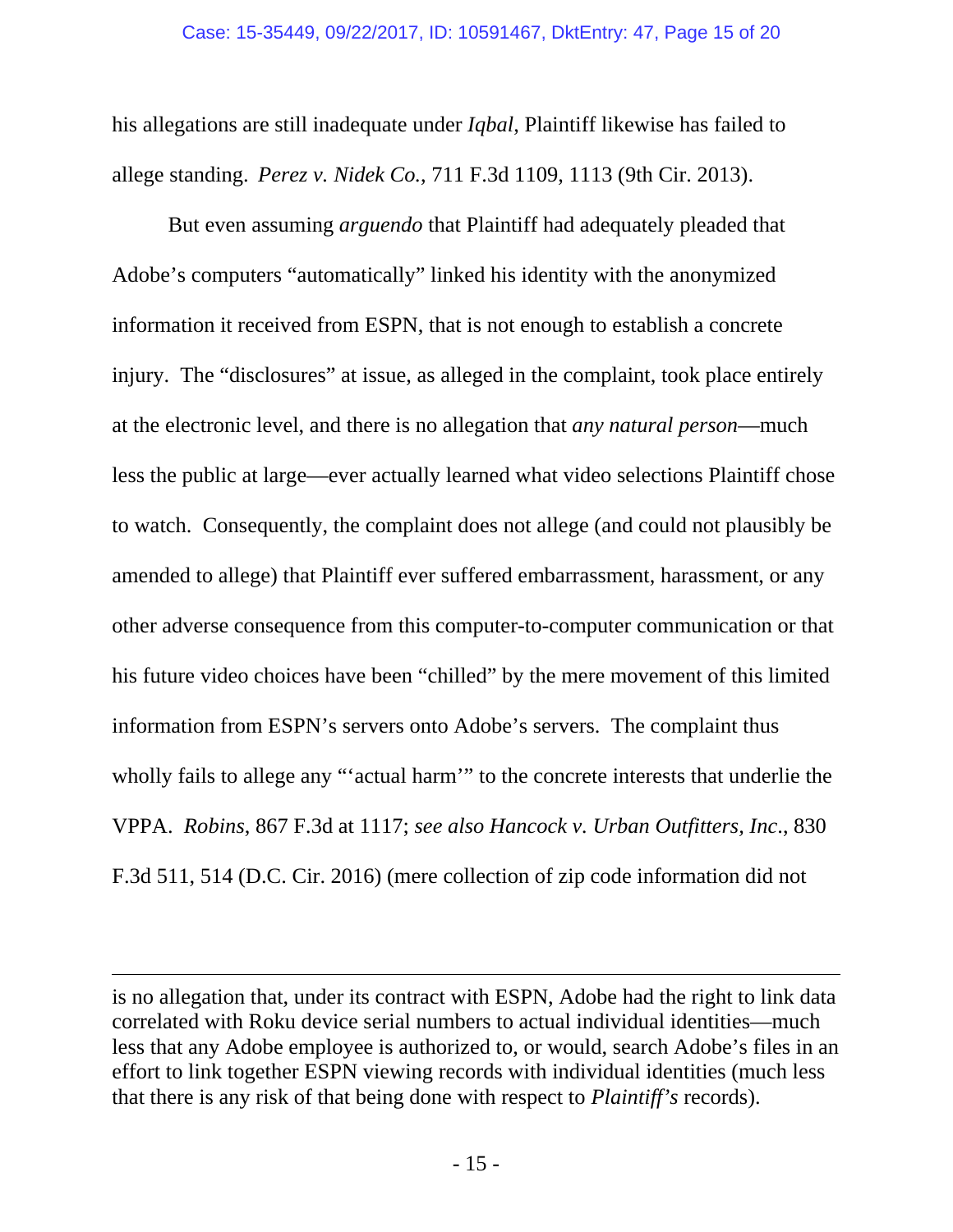#### Case: 15-35449, 09/22/2017, ID: 10591467, DktEntry: 47, Page 16 of 20

establish any basis for finding a concrete injury to privacy interests or a concrete pecuniary or emotional injury).

Nor does the complaint allege any plausible basis for concluding that the limited communications at issue "present a material risk" that Plaintiff will experience the concrete harms that the VPPA protects against. *Robins*, 867 F.3d at 1113. Plaintiff has provided no basis for concluding that, in analyzing WatchESPN usage patterns *for ESPN* on an aggregated and anonymized basis, Adobe thereby creates any risk, much less a material risk, that any natural person, much less a substantial number of people, *cf*. RESTATEMENT § 652D, cmt. a, will ever learn his video selections and thereby cause him embarrassment or harassment or chill his future video selections.

On this point, the contrast with *Robins* is instructive and dispositive. This Court there determined that the specific concrete interests protected by FCRA were the "real-world implications of material inaccuracies" in credit reports, such as adverse implications for "employment decisions, … loan applications, … home purchases, and much more." 867 F.3d at 1114. By pleading actual harm to his "employment prospects" as a result of the FCRA violations, the plaintiff had succeeded in alleging "a sincere risk of harm" to the precise "real-world interests that Congress chose to protect with FCRA." *Id*. at 1117. Here, by contrast, Plaintiff has wholly failed to allege any comparable harm, or material risk of harm,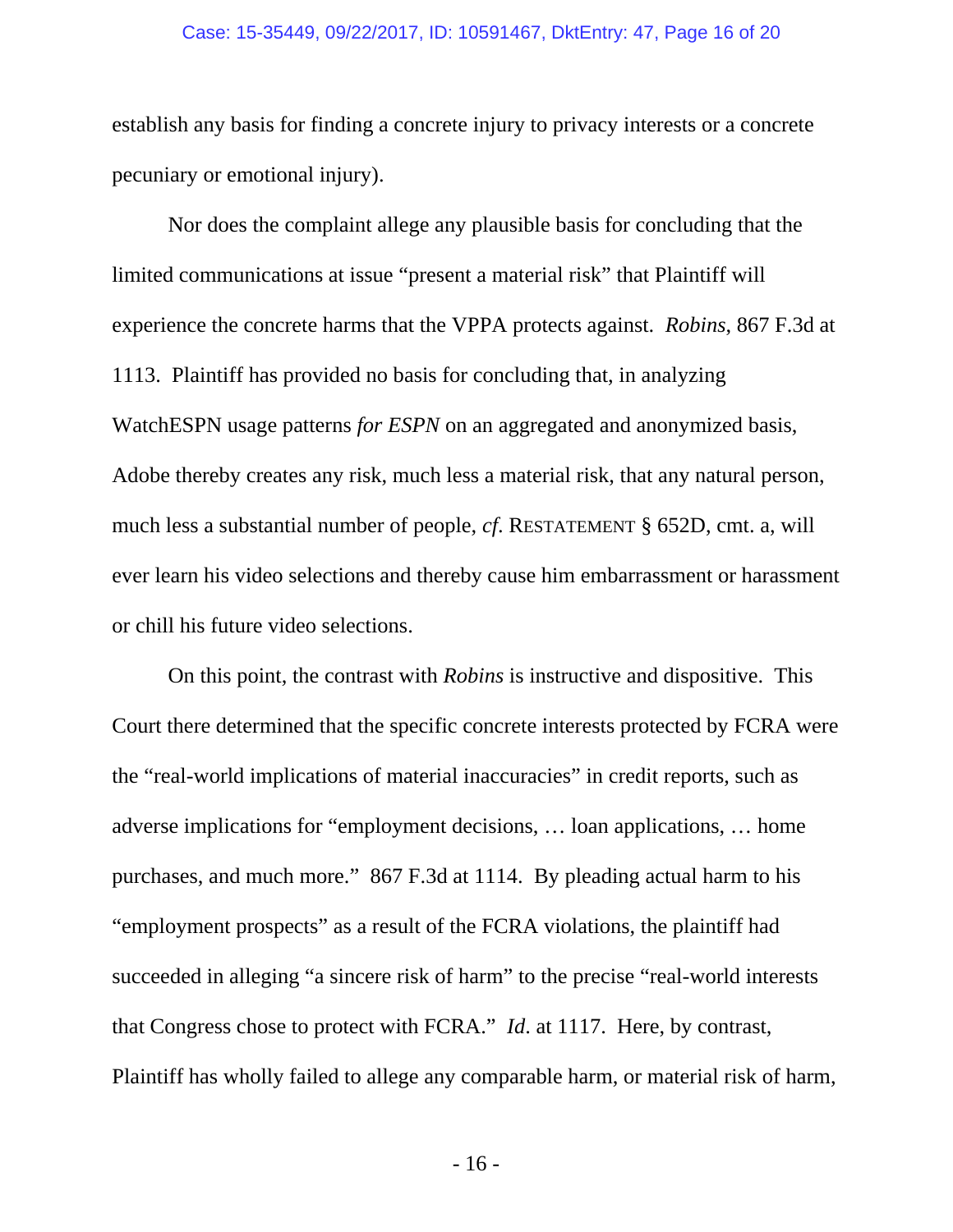### Case: 15-35449, 09/22/2017, ID: 10591467, DktEntry: 47, Page 17 of 20

to the "real-world interests that Congress chose to protect" with the VPPA. *Id*. Instead, he has alleged only a pure procedural violation of his supposed statutory right not to have the limited information in question transferred from ESPN to Adobe without his advance consent. That is not enough. $3$ 

Lastly, ESPN notes that three other circuits have found that particular plaintiffs had standing under the VPPA in the course of decisions that ultimately affirmed the lower court's dismissals of the plaintiffs' claims on other grounds. *Perry v. Cable News Network, Inc.*, 854 F.3d 1336, 1341 (11th Cir. 2017); *In re Nickelodeon Consumer Privacy Litig.*, 827 F.3d 262, 274 (3d Cir. 2016); and *Sterk v. Redbox Automated Retail, LLC*, 770 F.3d 618, 623 (7th Cir. 2014). To the extent that that the dicta in these courts' standing analysis can be read to suggest that *any* plaintiff alleging a mere violation of the VPPA, without more, *always* has Article III standing, such a conclusion is directly contrary to the Supreme Court's decision in *Spokeo* and to the analysis required under this Court's decision in *Robins*. *Spokeo*, 136 S. Ct. at 1550 (because, in a given case, a particular statutory

 $3$  For similar reasons, Plaintiff lacks "statutory standing," because his claim is not within the VPPA's "zone of interests." *See supra* at 12-13. Under the "zone of interests" test, a plaintiff whose claim otherwise fits within the literal language of a statute lacks statutory standing if his or her "'interests are so marginally related to or inconsistent with the purposes implicit in the statute that it cannot reasonably be assumed that Congress intended to permit the suit.'" *Thompson*, 562 U.S. at 178. Plaintiff's asserted interest in preventing Adobe from performing data analytics for ESPN on an aggregated and anonymized basis is "so marginally related" to the purposes of the VPPA that his claim plainly falls outside the zone of interests of that statute.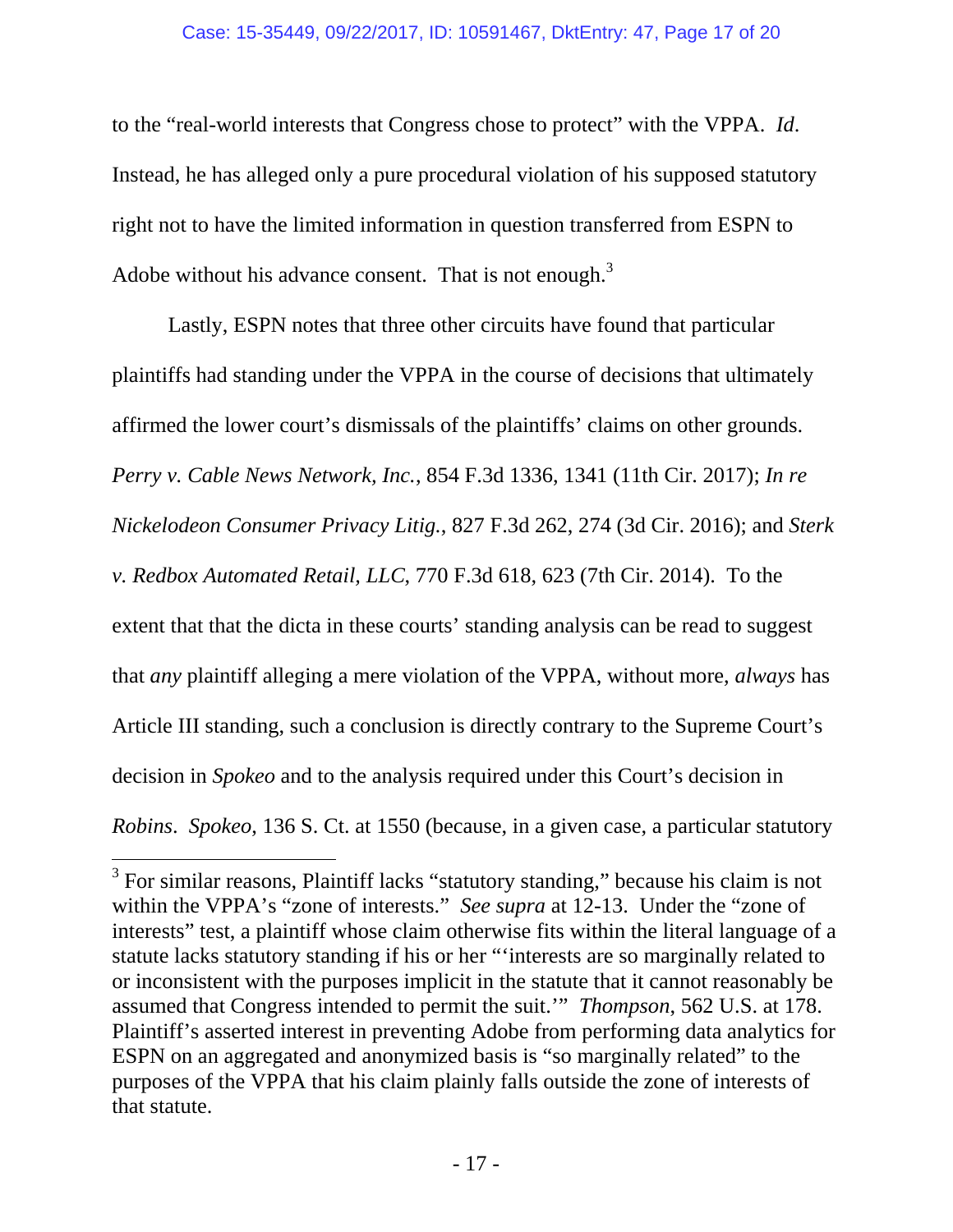violation "may result in no harm," the court must always consider whether the violation that the *plaintiff* alleges is "divorced from any concrete harm"); *Robins*, 867 F.3d at 1116 (*Spokeo* "requires some examination of the *nature* of the specific alleged" statutory violations "to ensure that they raise a real risk of harm to the concrete interests" that the statute protects). Such dicta would also be directly contrary to the comparable *Spokeo* analysis applied by the Second, Eighth, and D.C. Circuits. *Strubel v. Comenity Bank*, 842 F.3d 181, 190 (2d Cir. 2016); *Braitberg v. Charter Commc'ns, Inc.*, 836 F.3d 925, 930-31 (8th Cir. 2016); *Hancock*, 830 F.3d at 514.

### **CONCLUSION**

The judgment of the district court should be affirmed.

DATED: September 22, 2017 Respectfully submitted,

MUNGER, TOLLES & OLSON LLP

By: */s/ Daniel P. Collins* 

 Daniel P. Collins Attorneys for Defendant-Appellee ESPN, Inc.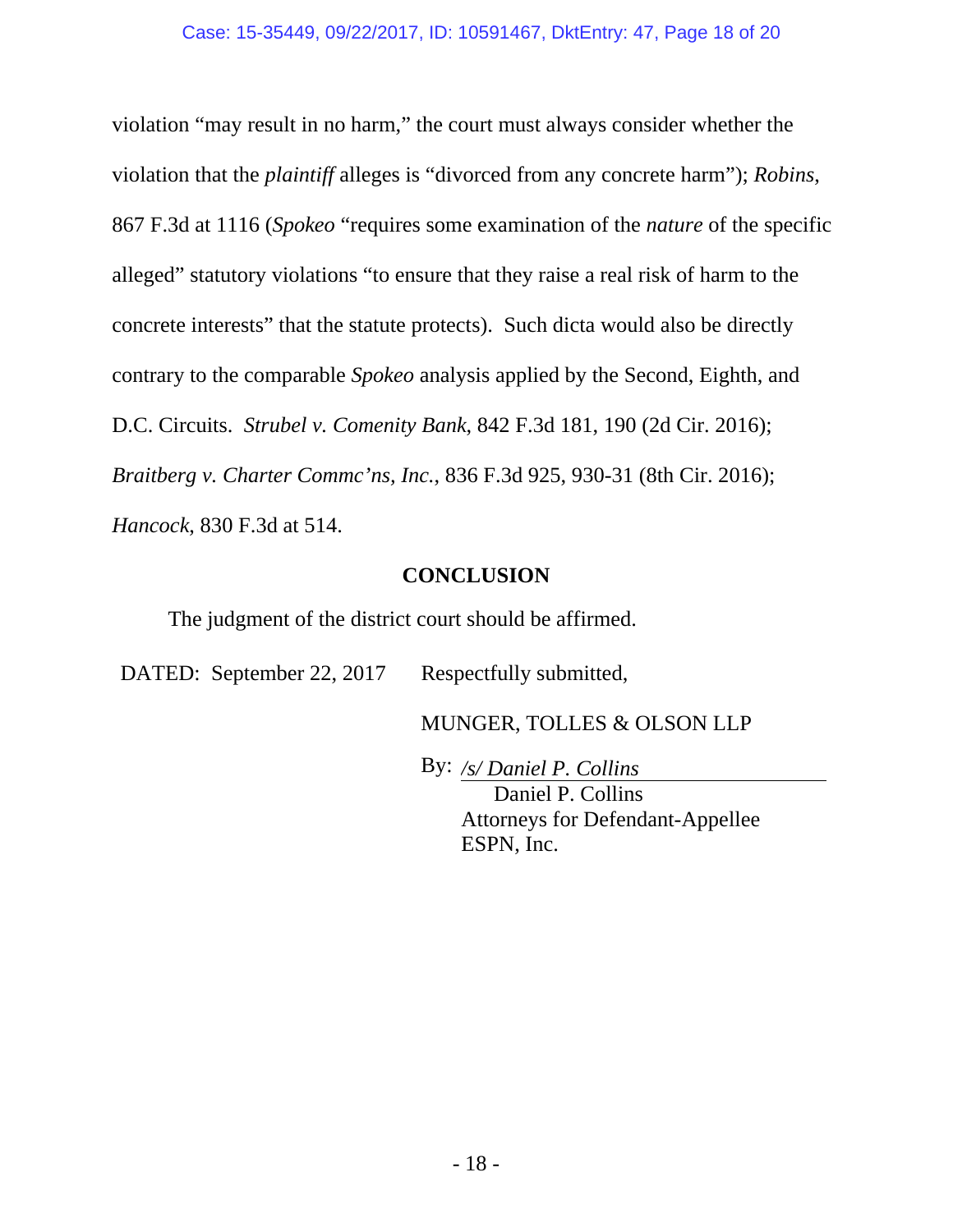# **CERTIFICATE OF COMPLIANCE**

I hereby certify as follows:

This letter brief complies with the length limits permitted by Ninth Circuit

Rule 32-3 for briefs filed pursuant to court order.

The body of the letter brief contains 4,192 words. The brief's type size and

type face comply with FED. R. APP. P.  $32(a)(5)$  and (6).

DATED: September 22, 2017

 Daniel P. Collins */s/ Daniel P. Collins*